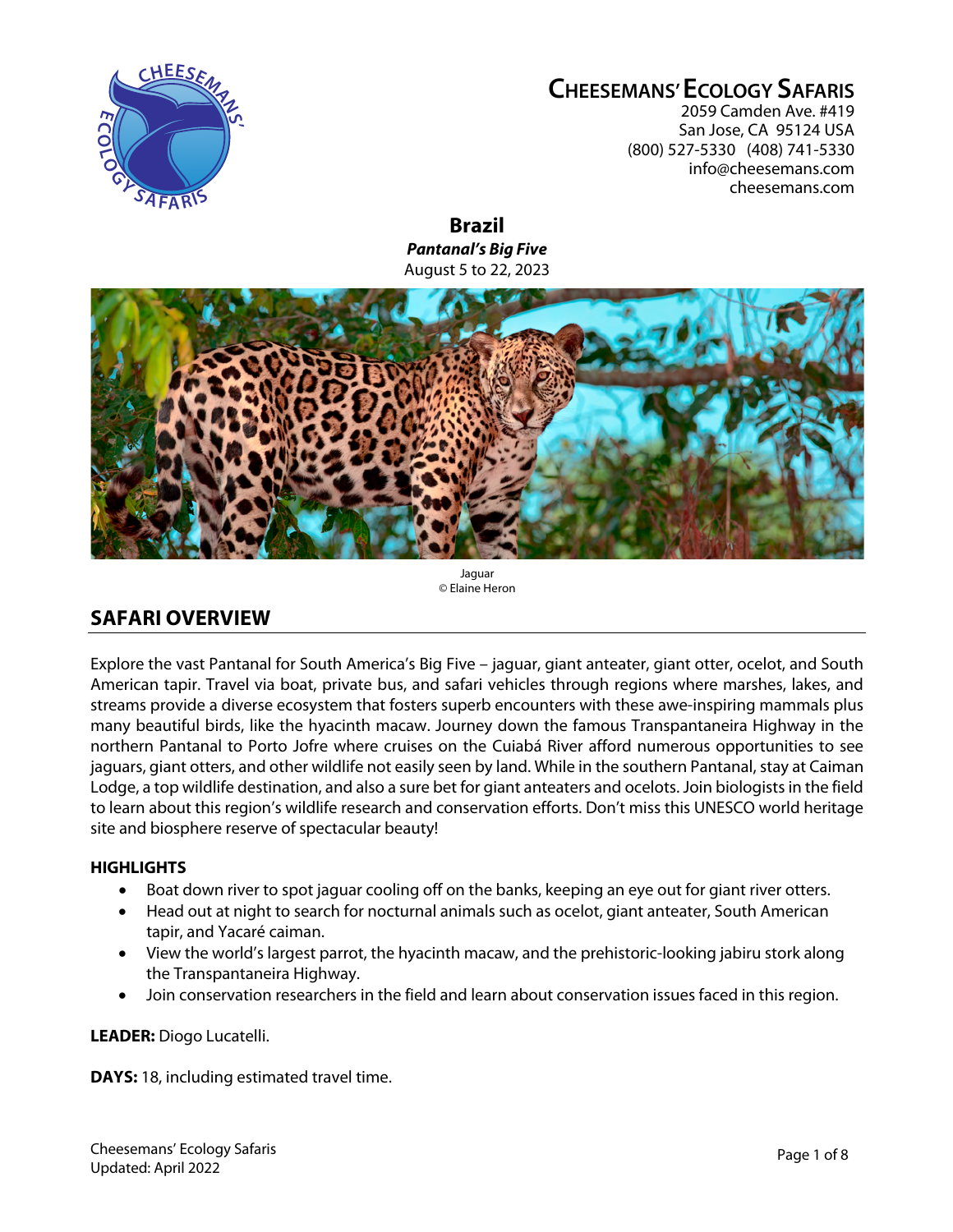# **GROUP SIZE:** 10.

**COST:** \$13,900 per person, double occupancy, not including airfare (except for three internal flights), singles extra. See the *Costs* section on page 5.

| <b>Date</b>   | <b>Description</b>                                        | <b>Accommodation</b>     | <b>Meals</b>   |
|---------------|-----------------------------------------------------------|--------------------------|----------------|
| Aug 5         | Travel to São Paulo, Brazil.                              |                          |                |
| Aug 6         | Meet Diogo in São Paulo, then fly to Cuiabá. Drive        | Araras Eco Lodge,        | D              |
|               | the Transpantaneira Highway to Araras.                    | <b>Northern Pantanal</b> |                |
| Aug 7         | Explore Araras.                                           |                          | <b>B, L, D</b> |
| Aug 8         | Morning game drive at Araras, then drive and              | Hotel Pantanal Norte,    | <b>B, L, D</b> |
|               | sightsee south to Porto Jofre.                            | Porto Jofre              |                |
| Aug 9-12      | Boat trips on the Cuiabá River to find jaguar, giant      |                          | <b>B, L, D</b> |
|               | otters, monkeys, and birds.                               |                          |                |
| Aug 13        | Morning boat ride, then fly from Porto Jofre to           | Pousada Aguapé,          | <b>B, L, D</b> |
|               | Pousada Aguapé.                                           | Southern Pantanal        |                |
| Aug 14        | Learn about local issues and wildlife at Pousada          |                          | <b>B, L, D</b> |
|               | Aguapé with conservation researchers.                     |                          |                |
| <b>Aug 15</b> | More research at Pousada Aguapé; drive to                 | Fazenda San Francisco,   | <b>B, L, D</b> |
|               | Fazenda San Francisco in the afternoon.                   | Southern Pantanal        |                |
| Aug 16        | Search for giant anteater, ocelot, and other wildlife     |                          | <b>B, L, D</b> |
|               | at Fazenda San Francisco.                                 |                          |                |
| Aug 17        | Morning search for wildlife, then travel to Caiman        | Caiman Lodge,            | <b>B, L, D</b> |
|               | Lodge.                                                    | Southern Pantanal        |                |
| Aug 18-19     | Look for giant anteaters and other wildlife around        |                          | <b>B, L, D</b> |
|               | Caiman Lodge.                                             |                          |                |
| Aug 20        | Morning game drive at Caiman Lodge, then travel           | Hotel Deville Prime,     | B, L, D        |
|               | to Campo Grande.                                          | Campo Grande             |                |
| Aug 21        | Flights from Campo Grande to São Paulo and then homeward. |                          | B              |
| Aug 22        | Arrive home.                                              |                          |                |

# **LEADER**



# **Diogo Lucatelli**

Diogo studied Biology at Bahia Federal University, one of the most renowned academies in Brazil, and began working as a naturalist guide in the Pantanal region in 2011. His skills in zoology, animal behavior, botany, animal tracking, ecology, birding, and photography have propelled his career in guiding for renowned lodges, safari groups, and research programs. On safari, Diogo aspires to build a bond between travelers and nature and instill a commitment to conservation by sharing his experiences, knowledge, and love for the region.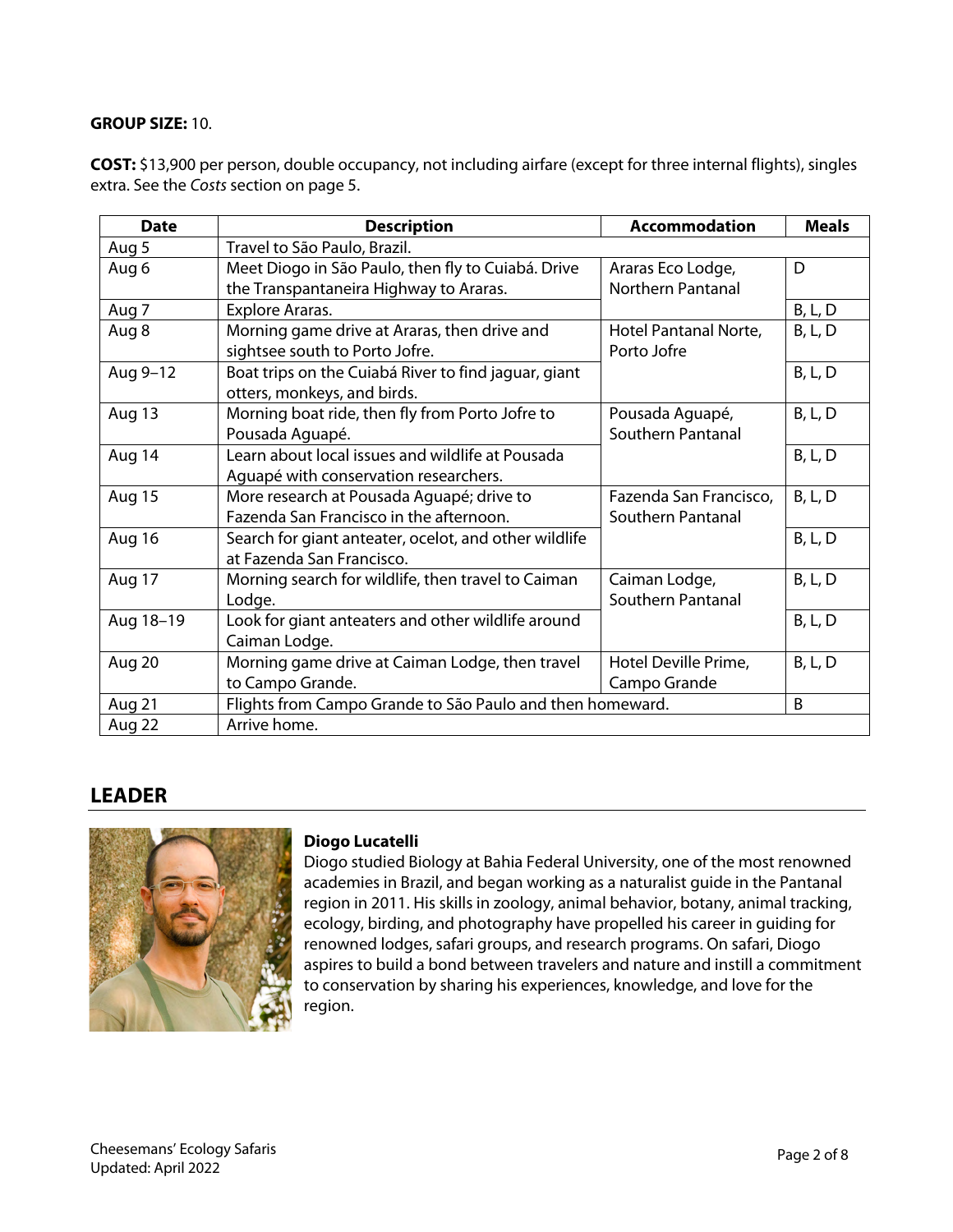# **DETAILED ITINERARY**

# **Aug 5 ~ Travel to São Paulo, Brazil**

We recommend arriving in São Paulo today. We can book you an overnight at a hotel near the airport at an extra cost, which includes the transfer from the airport today and back to the airport tomorrow for the flight to Cuiabá.

# **Aug 6 ~ Fly to Cuiabá then drive south to Araras**

Arrive in São Paulo by early morning at the latest. Diogo will meet you at the São Paulo Airport to catch the mid-morning flight to Cuiabá located in the northern part of the state of Mato Grosso. Upon arrival, drive across 56mi of the Cerrado region (Brazilian savanna) to the town of Poconé, and then drive 26mi south to the entrance of the Transpantaneira Highway – a truly extraordinary gravel road traversing some 93mi of the Pantanal. You will continue south down the Transpantaneira to Araras.

# **Aug 7 ~ Explore Araras**

Explore the grounds of the Araras Eco Lodge, which include 7,413 hectares of wetlands, forest, and savannah. You can find birds, such as the cinereous-breasted spinetails and Mato Grosso antbirds, in the woodlands around the lodge and along an elevated boardwalk. The Araras property extends east of the Transpantaneira into the dry grasslands where you have a great chance to view both lesser and giant anteaters. After dinner, you will go on a night drive, the best time to encounter tamandua (also known as the lesser anteater) and perhaps a South American tapir.



Hyacinth Macaws © Cheesemans' Ecology Safaris

# **Aug 8 ~ Morning safari then drive to Porto Jofre**

After an early morning safari at Araras, you'll journey south down the Transpantaneira Highway to the Cuiabá River in Porto Jofre, making stops along the way. Water lingers alongside the Transpantaneira, concentrating a wide variety of wildlife. Diogo is very familiar with this area and knows some excellent places to stop to stretch your legs and take photographic opportunities.

The principal avian emblems of the Pantanal are the jabiru stork standing five feet tall and the hyacinth macaw, the world´s largest parrot. The hyacinth macaw is usually near lodges where they easily steal the show while feeding on palm seeds. You can sometimes see two species of brocket deer, plus pampas and marsh deer, in the tall grassland.



© Cheesemans' Ecology Safaris

#### **Aug 9–12 ~ Search the Rio Cuiabá surroundings by boat**

The best chances to spot jaguar are on the Rio Cuiabá. The jaguars in this region are protected and have become accustomed to boats full of photographers pointing lenses at them. You'll ride in boats that can quickly reach the various tributaries of the Rio Cuiabá where the cats may be lounging or hunting.

You'll enjoy morning and late afternoon private boat trips when the sun isn't directly overhead. Besides the beautifully colored birds, keep an eye out for mammals, Black-striped Capuchin **including black-striped tufted capuchins, the crab-eating**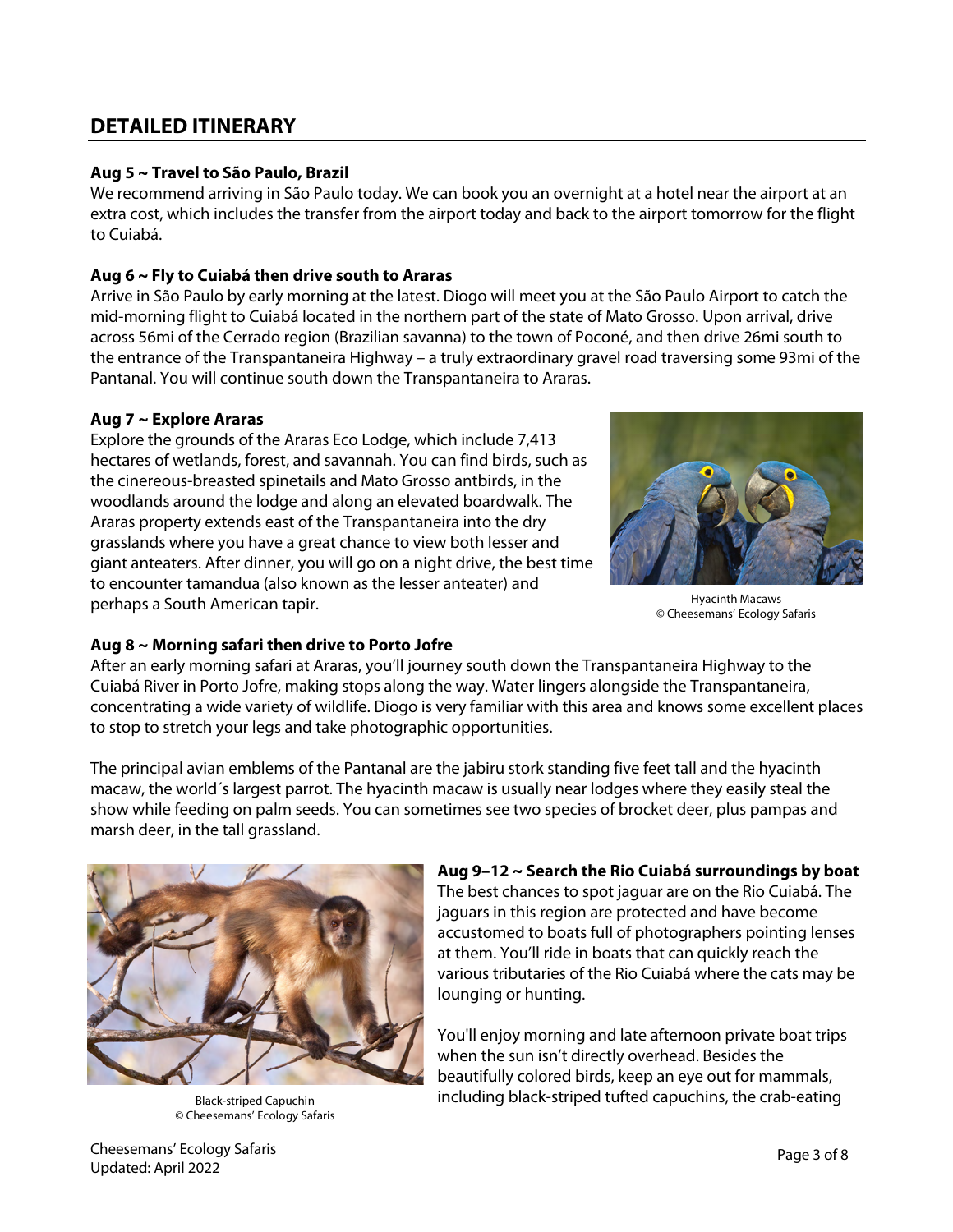fox, South American tapir, and the enigmatic ocelot. You may encounter the most noteworthy reptiles throughout the Pantanal, including hundreds of Yacaré caimans and some green iguanas, and if you are lucky, you may come across a rare yellow anaconda.

# **Aug 13 ~ Fly from Porto Jofre to Pousada Aguapé**

Start today with another morning boat trip. After lunch, take a charter flight to Pousada Aguapé, a remote working ranch with abundant opportunities for wildlife encounters.

# **Aug 14 ~ Search for wildlife at Pousada Aguapé**

With a base near Pousada Aguapé, the Peccary Project (Projeto Queixada) has partnered with the surrounding rural community to protect the Pantanal's biodiversity. The ranch's sustainable practices have contributed to the high wildlife diversity you will see as you tour the area. Local researchers from the Peccary Project will show you their conservation work in the region, including their work on the critically endangered white-lipped peccary.

# **Aug 15 ~ Morning search for wildlife, then drive to Fazenda San Francisco**

Continue your search for more magnificent birds and charismatic mammals of the southern Pantanal region. In the afternoon, you will travel to nearby Fazenda San Francisco.

# **Aug 16 ~ Explore the Pantanal around Fazenda San Francisco**

Here, you'll have your best chances of finding giant anteater and ocelot on game drives and during nightspotting, and sometimes you may even see jaguar, maned wolf, and South American tapir. Fazenda San Francisco has extensive native forest, wetlands, and grasslands, but it's also a working ranch with cattle pastures and vast rice fields. The owner and staff work very hard to preserve wildlife, particularly to protect the rare mammals. Blue-and-yellow macaws, parrots, parakeets, toucans, and toucanets are plentiful right around the lodge and are extremely habituated. You'll game drive in the evening and at dawn for the best action, and enjoy breaks on the lodge grounds during the warm part of the day.

#### **Aug 17 ~ Fazenda San Francisco game drive, then travel to Caiman Lodge**

Take another early morning game drive before heading to the famous Caiman Lodge.

#### **Aug 18–19 ~ Explore wildlife around Caiman Lodge**

Caiman Lodge, which is best of the best of nature lodges in South America, has charming accommodations, a very experienced friendly staff, delicious food, very high-quality service, and best of all, amazing wildlife! This is our favorite location in all of the Pantanal. You'll begin your explorations in the beautiful surroundings for birds and other wildlife. You'll also enjoy night drives to spot nocturnal wildlife in action. You have good chances for locating jaguars, but the overall wildlife experience while immersed in beautiful native habitat is the highlight here at Caiman, named for the plethora of Yacaré caimans, who peer with their gleaming, beady eyes at night. With luck, you will encounter mother giant anteaters with young on



Yacaré Caiman © Bravo Brazil Expeditions

their backs, gray brocket deer, pampas deer, two species of armadillos, tapeti (Brazilian rabbit), and crabeating raccoon. Elusive wildlife is very challenging to photograph, so you'll spend ample time in nature to be sure to get some great images.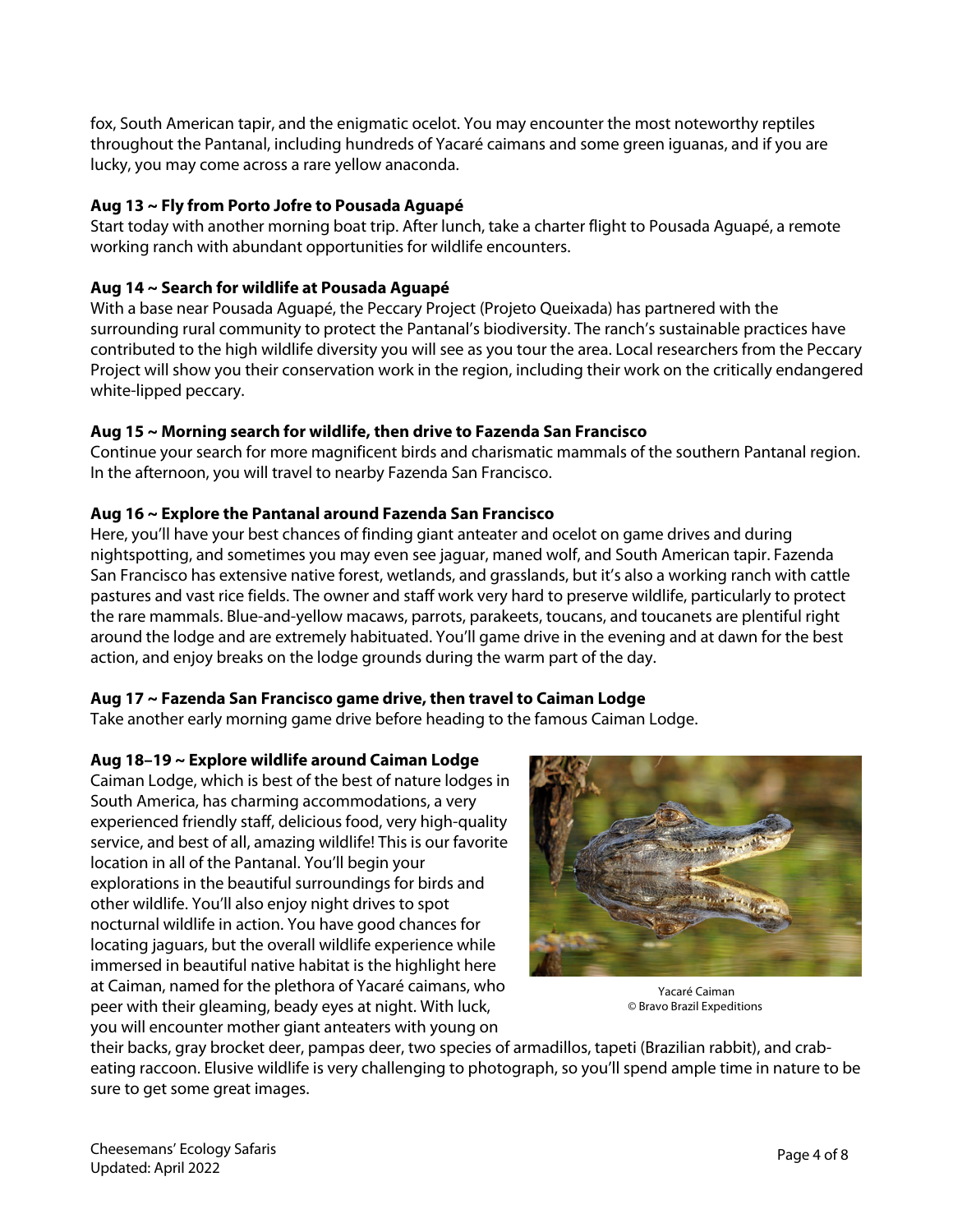# **Aug 20 ~ Morning at Caiman Lodge, then depart to Campo Grande**

Spend the last morning photographing the resident macaws and other species. If the light is not ideal, or the group prefers, you can take a drive to the river for some action there!

#### **Aug 21 ~ Travel homeward**

You'll transfer as a group to the Campo Grande Airport for your flight to São Paulo and then homeward.

#### **Aug 22 ~ Arrive home**

# **COSTS (ALL COSTS ARE IN US DOLLARS)**

#### **Cost**

| Type                        | <b>Cost per Person</b> |
|-----------------------------|------------------------|
| Trip Cost, double occupancy | \$13,900               |
| Single Supplement           | \$5,000                |

Costs are per person, double occupancy, not including airfare (except for three internal flights), singles extra. See *Included* and *Not Included* sections for more details.

If you are a single traveler, we will find a roommate for you, but if we cannot find you a roommate, we may charge you a single supplement. Single rooms cost extra and are subject to availability.

#### **Payment Schedule**

| <b>Payment</b> | <b>Due Date</b>               | <b>Amount per Person</b> |
|----------------|-------------------------------|--------------------------|
| Deposit        | Due now to reserve your space | \$500                    |
| Second         | July 1, 2022                  | \$2,000                  |
| Final          | February 1, 2023              | Remaining Balance        |

Payments are due based on the schedule above. All reservations require a deposit to confirm reservation of your space.

#### **Cancellations**

Until the Final Payment due date, deposits are refundable except for a cancellation fee of \$150 per person, which can be applied toward another tour if reserved within six months of the cancelled trip's departure date. Cancellations are non-transferrable. No refunds are given after the Final Payment due date.

#### **Included**

- All leaders, transport, park entry fees, vehicles, and boat trips for all activities, unless described as optional.
- Three internal flights.
- Accommodations for the nights of August 6 through August 20.
- Meals from dinner on August 6 through breakfast on August 21.
- Bottled water throughout safari.
- Trip Materials information about flights, packing, entry and departure requirements, airport transfers, gratuities, etc.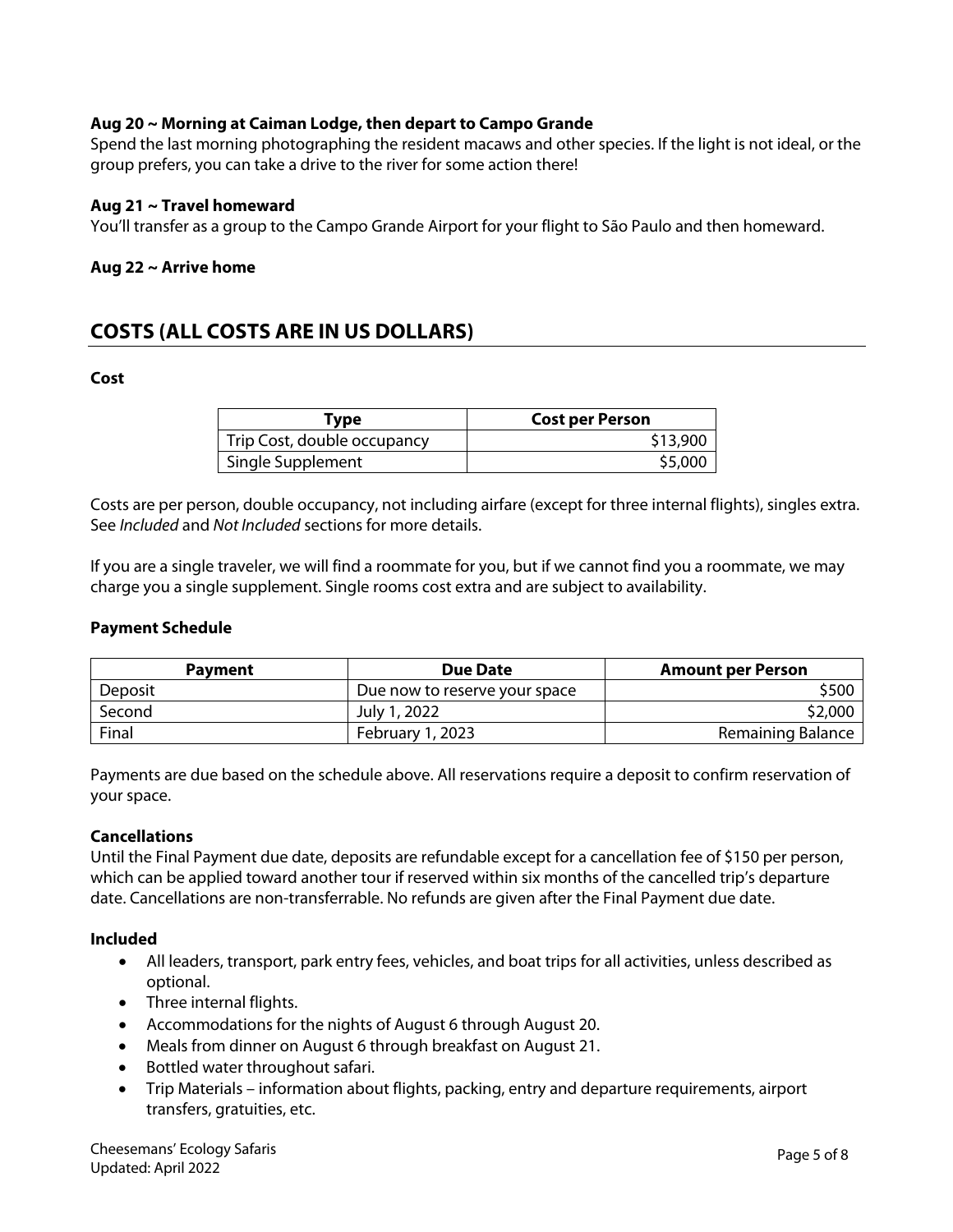### **Not Included**

- All airfare (except flight listed as included), airport and departure taxes, and excess baggage fees. Round-trip airfare is approximately \$1,000 to \$1,500 between the US and São Paulo, depending on origin.
- Passport and visa fees.
- Gratuities tipping is always discretionary. However, we suggest budgeting about \$28 to \$32 per participant per day for August 6 to August 20 with our guides (about \$420 to \$480 total per participant).
- Emergency medical and evacuation insurance and trip cancellation insurance. For more information see www.cheesemans.com/travel-insurance.
- Items of a personal nature such as laundry, telephone calls, medical costs or hospitalization, room service, soft drinks and alcoholic bottled beverages, items not on the regular menu, etc. If you have special dietary needs, please indicate them on your Reservation Form.

# **SIGN UP**

Please contact us first to check availability, reserve your space, and obtain a Reservation Form. To confirm your reservation, we require a deposit and signed form from each participant.

Cheesemans' Ecology Safaris Email: info@cheesemans.com Website: www.cheesemans.com WhatsApp: (408) 741-5330 | Skype: CheesemansEcologySafaris Phone: (800) 527-5330 or (408) 741-5330

# **OTHER DETAILS**

#### **Climate**

The Pantanal can be very hot, from 90 to 100+°F (32 to 38+°C), especially during midday and afternoons. The occasional cold snap may blow through, dropping the temperature to the 60s°F (~15 to 20°C), so layer clothes to manage these changing conditions!

#### **Fitness Level**

Most wildlife viewing is done from small boats and vehicles. Walks to search for wildlife are generally less than an hour over relatively flat trails or along the gravel roads.

#### **Accommodations**

All lodges have private baths and air conditioning.

#### **Transportation**

You will travel by air-conditioned private bus, boat, and commercial air. Some remote roads in the Pantanal are unpaved, dusty, and bumpy. Some of the drives between regions are long, between one and five hours, but most of these are on paved, modern roads. The boats are comfortable (the seats have back rests) and are easy to get in and out of. Although the boats have limited space, you have room for your daypack and camera gear near your feet and on your lap.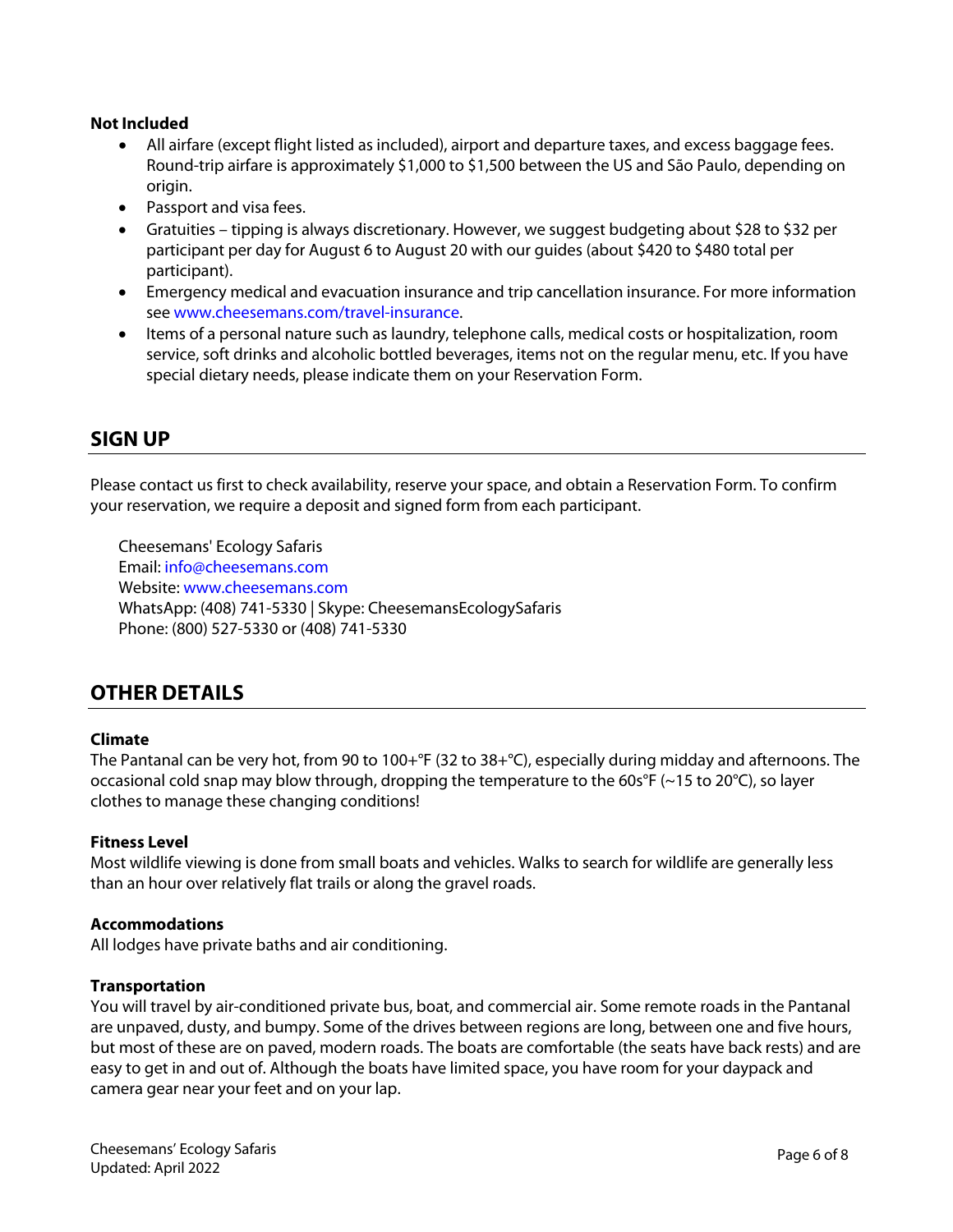# **Flights**

Unless listed as included, airfare is not included in trip costs. Detailed logistical information and the contact information for our recommended flight-ticketing agent are included in the Trip Materials we will send you. Please let us know if you are arriving earlier or staying later as we are happy to assist you with any extra overnights that you might want to arrange.

Flights you (or a travel agent) book: Arrive in São Paulo, Brazil (GRU) early enough to connect with a morning flight to Cuiabá, Brazil (CGB) on August 6. Depart from São Paulo, Brazil (GRU) in the late afternoon or at night on August 21.

Flights we book for you: Three internal flights are included in the trip cost.

# **Terms and Conditions**

Read our current Terms and Conditions at https://cheesemans.com/terms-and-conditions.

# **Conservation**

By traveling with Cheesemans' to Brazil, you directly support the local community, as well as the people who work in ecotourism that are passionate about conservation. Our local operator, Daniel Rondon has longlasting personal relationships with the owners of the lodges and private locations you experience on our Brazil itineraries. In addition to helping nurture these grass-roots relationships, he works with the local lodges to facilitate sustainable environmental practices such as water and sewage treatments, waste separation and recycling, solar power for hot water showers, and more. Our local operator also supports specific conservation projects by promoting and sending visitors to them and by organizing groups to take part in scientific research and donation efforts. It is Daniel's passion and belief that tourism and conservation are not separate and thus symbiotic, and when done right, tourism is an effective tool to protect and preserve important ecosystems such as the Pantanal of Brazil.

Brazil's ecotourism industry also gives local people sustainable job alternatives that help further conservation. For example, Daniel's company is locally owned and operated and he chooses only handpicked guides and leaders committed to environmental and cultural values that are in line with their founders. With Cheesemans', they work with Alexine of the Peccary Project to connect tourism to important conservation projects, and they are also involved with the Tapir Conservation Project, Giant Armadillo Project, Hyacinth Macaw Project, and jaguar specific conservation projects, Onças do Rio Negro and Onçafari.

# **FAQS**

# **Should I visit the Pantanal or the Amazon to see wildlife?**

While the Amazon is much more famous, the Pantanal is **the best** place to see Brazil's wildlife as it has much greater biodiversity and a higher density of that biodiversity. The Pantanal is the world's largest wetland and therefore attracts many large mammals (the Big Five), smaller mammals such as monkeys and capybaras, and many beautiful birds.

#### **When is the best time to go to the Pantanal?**

We visit in July through September during the dry season when wildlife tends to concentrate around the ponds left after the wet season's floods. Fields are now dry, enabling us to hike and drive safari-style through